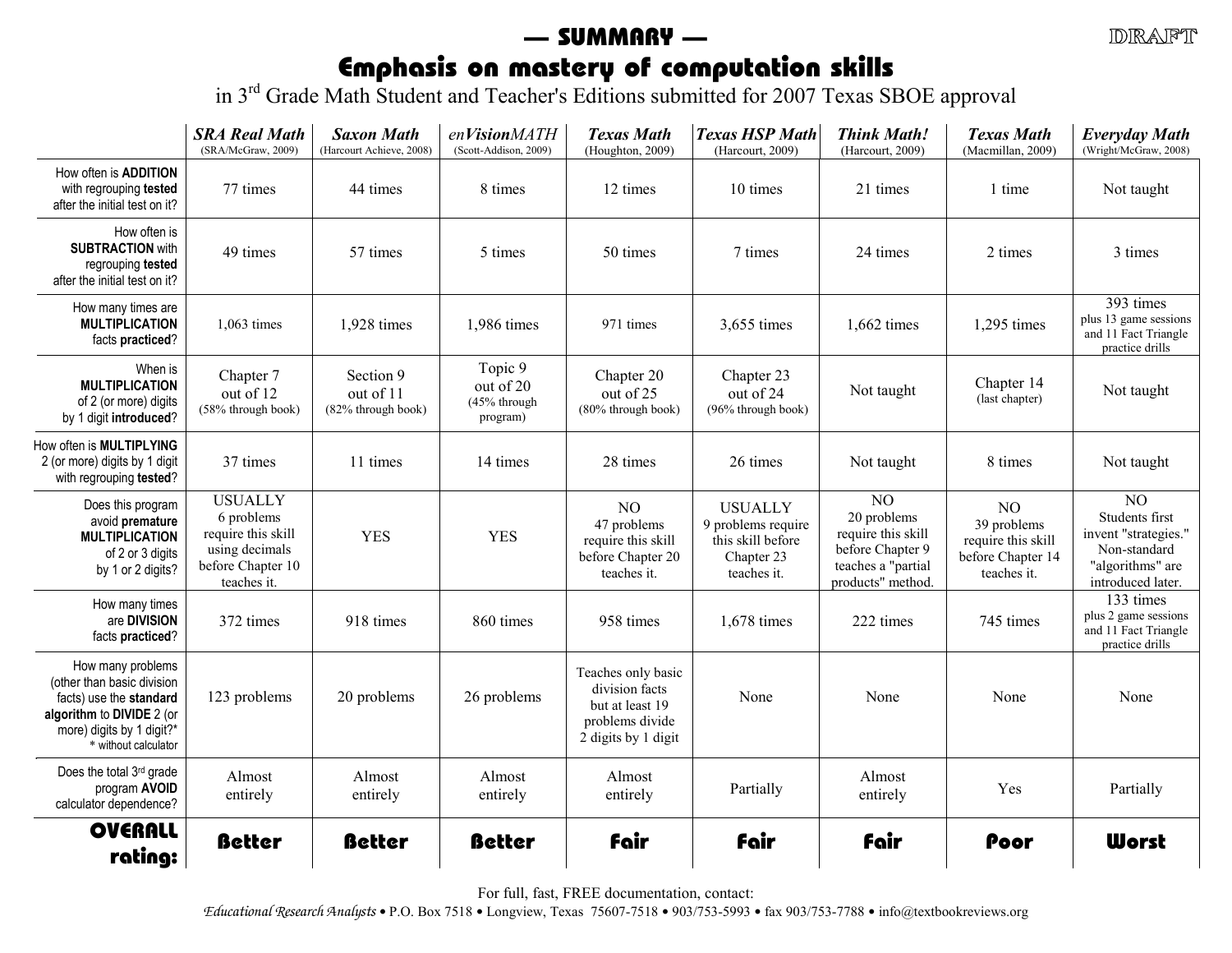## — Addition Skills —

in 3<sup>rd</sup> Grade Math Student and Teacher's Editions submitted for 2007 Texas SBOE approval

|                                                                                            | <b>SRA Real Math</b><br>(SRA/McGraw, 2009)                                                                                                                        | <b>Saxon Math</b><br>(Harcourt Achieve, 2008)                                                                                                                                                                                                                                                      | enVisionMATH<br>(Scott-Addison, 2009)                                                                                                                                                            | <b>Texas Math</b><br>(Houghton, 2009)                                                                                                                           | <b>Texas HSP Math</b><br>(Harcourt, 2009)                                                                                                                                                                                     | <b>Think Math!</b><br>(Harcourt, 2009)                                                                                                                                                          | <b>Texas Math</b><br>(Macmillan, 2009)                                                                                                                                                                                                                                         | <b>Everyday Math</b><br>(Wright/McGraw, 2008)                                                                                                                                                                                      |
|--------------------------------------------------------------------------------------------|-------------------------------------------------------------------------------------------------------------------------------------------------------------------|----------------------------------------------------------------------------------------------------------------------------------------------------------------------------------------------------------------------------------------------------------------------------------------------------|--------------------------------------------------------------------------------------------------------------------------------------------------------------------------------------------------|-----------------------------------------------------------------------------------------------------------------------------------------------------------------|-------------------------------------------------------------------------------------------------------------------------------------------------------------------------------------------------------------------------------|-------------------------------------------------------------------------------------------------------------------------------------------------------------------------------------------------|--------------------------------------------------------------------------------------------------------------------------------------------------------------------------------------------------------------------------------------------------------------------------------|------------------------------------------------------------------------------------------------------------------------------------------------------------------------------------------------------------------------------------|
| When is addition<br>with regrouping<br>introduced?                                         | Chapter 2<br>SE 42-44, 64<br>plus SE 533 in<br>Student Handbook                                                                                                   | Section 2<br>Lessons 13 & 16<br>SE 71-73, 86-89                                                                                                                                                                                                                                                    | Topic 3<br>SE 54-55                                                                                                                                                                              | Chapter 6<br>SE 122-123                                                                                                                                         | Unit 2, Chapter 3<br>SE 62                                                                                                                                                                                                    | Chapter 5<br>TE 399<br>but not stressed<br>until Chapter 14                                                                                                                                     | Chapter 2<br>SE 74-76                                                                                                                                                                                                                                                          | Never                                                                                                                                                                                                                              |
| How many problems<br>practice* addition<br>with regrouping in the<br>introductory chapter? | 192 problems<br>plus 63<br>in supplements                                                                                                                         | 36 problems<br>SE 73-74, 78, 83,<br>89-91, 96, 100, 111;<br>TE 112B, 112-113                                                                                                                                                                                                                       | 112 problems<br>plus 73<br>in supplements                                                                                                                                                        | 65 problems<br>plus 64<br>in supplements                                                                                                                        | 100 problems<br>plus $143$<br>in supplements                                                                                                                                                                                  | 27 problems<br>plus 17 in supplements<br>(Students choose either<br>standard algorithm<br>or "expanded" method.)                                                                                | 134 problems<br>plus 23 in<br>Student Handbook<br>for Chapter 2, and<br>97 in supplements                                                                                                                                                                                      | Instead of                                                                                                                                                                                                                         |
| How many problems<br>review* addition with<br>regrouping after<br>the initial test on it?  | 113 problems<br>plus 36<br>in supplements                                                                                                                         | 253 problems                                                                                                                                                                                                                                                                                       | 99 problems<br>plus 32<br>in supplements                                                                                                                                                         | 114 problems<br>plus 44<br>in supplements                                                                                                                       | 72 problems<br>plus 6 in<br>Student Handbook,<br>and 33 in supplements                                                                                                                                                        | 120 problems<br>plus 58 in supplements<br>(Students choose either<br>standard algorithm<br>or "expanded" method.)                                                                               | 66 problems<br>plus 6 in<br>Student Handbook<br>after Chapter 2, and<br>57 in supplements                                                                                                                                                                                      | addition with<br>regrouping,<br>Everyday Math's<br>"focus algorithm"<br>for addition is                                                                                                                                            |
| How often is addition<br>with regrouping tested<br>after the initial test on it?           | 77 times<br>on Practice Tests and<br>Chapter Tests for Chap-<br>ters 3, 6-8, & 10; Mas-<br>tery Checkpoints 4-6,<br>8, 9, & 21; Mid-Year<br>and End-of-Year Tests | 44 times<br>on 19 tests:<br>Cumulative Tests 4-<br>15, 17-19; Benchmark<br>Tests 1-3; and<br>End-of-Course Exam                                                                                                                                                                                    | 8 times<br>2 problems on Topic<br>7 test; 1 problem each<br>on Topics 5, 8, 13, 16,<br>& 20 tests; 1 problem<br>on Mid-Year Test                                                                 | 12 times<br>on two Chapter 8<br>tests, two Unit 3 tests,<br>one Chapter 19 test                                                                                 | 10 times<br>3 problems each on<br>tests for Chapter 4 and<br>Unit 1; 1 problem each<br>on tests for Chapters 5,<br>14, & 21, and Unit 7                                                                                       | 21 times<br>on tests for Chapters<br>8, 12, & 14, and on<br>Benchmarks 2 & 4<br>(Students choose either<br>standard algorithm<br>or "expanded" method.)                                         | 1 time<br>on Chapter 3 test                                                                                                                                                                                                                                                    | "partial sums,"<br>a cumbersome,<br>time-consuming,<br>less efficient,<br>more laborious,                                                                                                                                          |
| Where are crutches <sup>#</sup><br>dropped in addition<br>with regrouping?                 | <b>SE 64</b><br>Lesson on adding<br>3-digit numbers                                                                                                               | Cumulative Test 3A,<br>Assessment Guide<br>pp. 50-51<br>(after Section 2)                                                                                                                                                                                                                          | SE 60-61<br>Lesson on adding<br>3-digit numbers                                                                                                                                                  | SE & TE<br>136-137<br>Chapter 6 tests                                                                                                                           | <b>SE 104</b><br>Chapter 4<br>Review/Test                                                                                                                                                                                     | <b>Lesson Activity Book</b><br>p. 270, TE 1069 & 1071<br>(Students choose either<br>standard algorithm<br>or "expanded" method.)                                                                | <b>SE 96</b><br>Chapter 2 Study<br>Guide and Review                                                                                                                                                                                                                            | non-standard<br>method.<br>(TE 137-138;<br>Teacher's Reference                                                                                                                                                                     |
| How many problems<br>practice* addition<br>of 3 or more addends<br>with regrouping?        | 25 problems<br>TE 72B, SE 72-75,<br>TE 74B, SE 312-313,<br>TE 327A, SE 330<br>plus 21 on tests                                                                    | 63 problems<br>SE 132-133, 145, 155, 159,<br>164, 172, 179, 184, 189, 195,<br>215, 227, 232, 253, 258, 264,<br>269, 274, 281, 286, 296, 301,<br>322, 324, 338, 344, 353, 366.<br>372, 389, 393, 408, 414, 430,<br>444, 454, 459, 464, 479, 485,<br>511, 516, 523, 528, 532, 537<br>plus 5 on tests | 40 problems<br>SE 62-63, 66, 68,<br>235, 376-379, 391;<br>TE 62B, 63A, 67A,<br>74A, 84A, 153A, 161B,<br>169B, 175A, 178, 196A,<br>276A, 294A, 334A,<br>377A, 392A, 447<br>plus 24 in supplements | 17 problems<br>SE 132, SE 174,<br>TE 198A, TE 213,<br>SE 218, TE 240A,<br>SE 245, SE 324,<br>SE 330-331, SE 335,<br>SE 446-447, SE 452<br>plus 4 in supplements | 30 problems<br>SE 63, SE 67, TE 72A,<br>SE 76, TE 79, TE 296A,<br>SE 311, SE 334, SE 461,<br>TE 484, TE 488A<br>plus 1 in<br>Student Handbook,<br>and 31 in supplements                                                       | 27 problems<br>TE 673A, 1096, 1105,<br>1113-1114; Lesson<br>Activity Book pp. 243,<br>275, 277-279; plus 3<br>in Student Handbook,<br>and 6 in supplements                                      | 26 problems<br>SE 76, SE 80, TE 81-82,<br>SE 83, SE 96, SE 131,<br>SE 135, SE 137, TE 145A,<br>SE 215, SE 285, TE 300A,<br>SE 307, SE 320, SE 369,<br>SE 385, TE 458A, TE 467,<br>TE 468A, TE 548B,<br>TE 579A, SE 586<br>plus 4 in Student Handbook,<br>and 25 in supplements | Manual,<br>pp. 102-103)                                                                                                                                                                                                            |
| How many problems<br>practice* addition<br>of 2 addends of 4<br>(or more) digits each?     | 11 problems<br>TE 74B, SE 74,<br>SE 76, SE 87<br>plus 16 in supplements,<br>and 9 on tests                                                                        | 1 problem<br>Early Finishers<br>problem on SE 190                                                                                                                                                                                                                                                  | None                                                                                                                                                                                             | None                                                                                                                                                            | 5 problems<br><b>TE 72A</b><br>but calculator<br>an option for one                                                                                                                                                            | 1 problem<br><b>Extension Activity</b><br>on TE 1073                                                                                                                                            | None                                                                                                                                                                                                                                                                           | Advises calculator<br>use for adding<br>larger numbers<br>(TE 56; TE 109, "Calcu-<br>lating Complements;"<br>Math Journal, p. 32)                                                                                                  |
| Does the 3rd grade<br>program avoid<br>calculator dependence<br>for addition?              | Yes                                                                                                                                                               | -Almost entirely-<br>Calculators used for<br>10 problems on<br>p. 4 of Calculator<br>Activities booklet.<br>SE 85 marginal note<br>refers to an online<br>calculator activity.                                                                                                                     | $-$ Usually $-$<br>One problem on<br>SE 229 and 5 on<br>SE 365 advise<br>calculators for<br>addition. Also 3 pp<br>use a computer<br>program for adding.                                         | $-$ Usually $-$<br>23 problems in tech-<br>nology activities on<br>SE 129 & 239 use<br>calculators to add.                                                      | $-$ Partially $-$<br>74 problems specify<br>or allow calculators<br>for addition. After<br>teaching addition<br>with regrouping by<br>paper-and-pencil,<br>the text suggests a<br>calculator is easier.<br>TE 72, "Example 2" | -Almost entirely-<br>Calculators allowed<br>only for checking<br>mental or paper-and-<br>pencil addition, in one<br>Challenge Activity<br>and one<br><b>Extension Activity.</b><br>TE 345F, 423 | Yes                                                                                                                                                                                                                                                                            | $-$ Partially $-$<br>57 problems specify<br>calculators for addi-<br>tion. 22 problems<br>allow calculator use<br>but do not specify it.<br>33 problems appear<br>not to expect it.<br>71 problems have a<br>"no calculator" icon. |
| OVERALL rating:                                                                            | <b>Better</b>                                                                                                                                                     | <b>Better</b>                                                                                                                                                                                                                                                                                      | <b>Better</b>                                                                                                                                                                                    | fair                                                                                                                                                            | <b>fair</b>                                                                                                                                                                                                                   | fair                                                                                                                                                                                            | Poor                                                                                                                                                                                                                                                                           | Worst                                                                                                                                                                                                                              |

\* Without calculator

 $\ddagger$  "Crutches" means  $\ddagger$ 

Educational Research Analysts • P.O. Box 7518 • Longview, Texas 75607-7518<br>903/753-5993 • fax 903/753-7788 • info@textbookreviews.org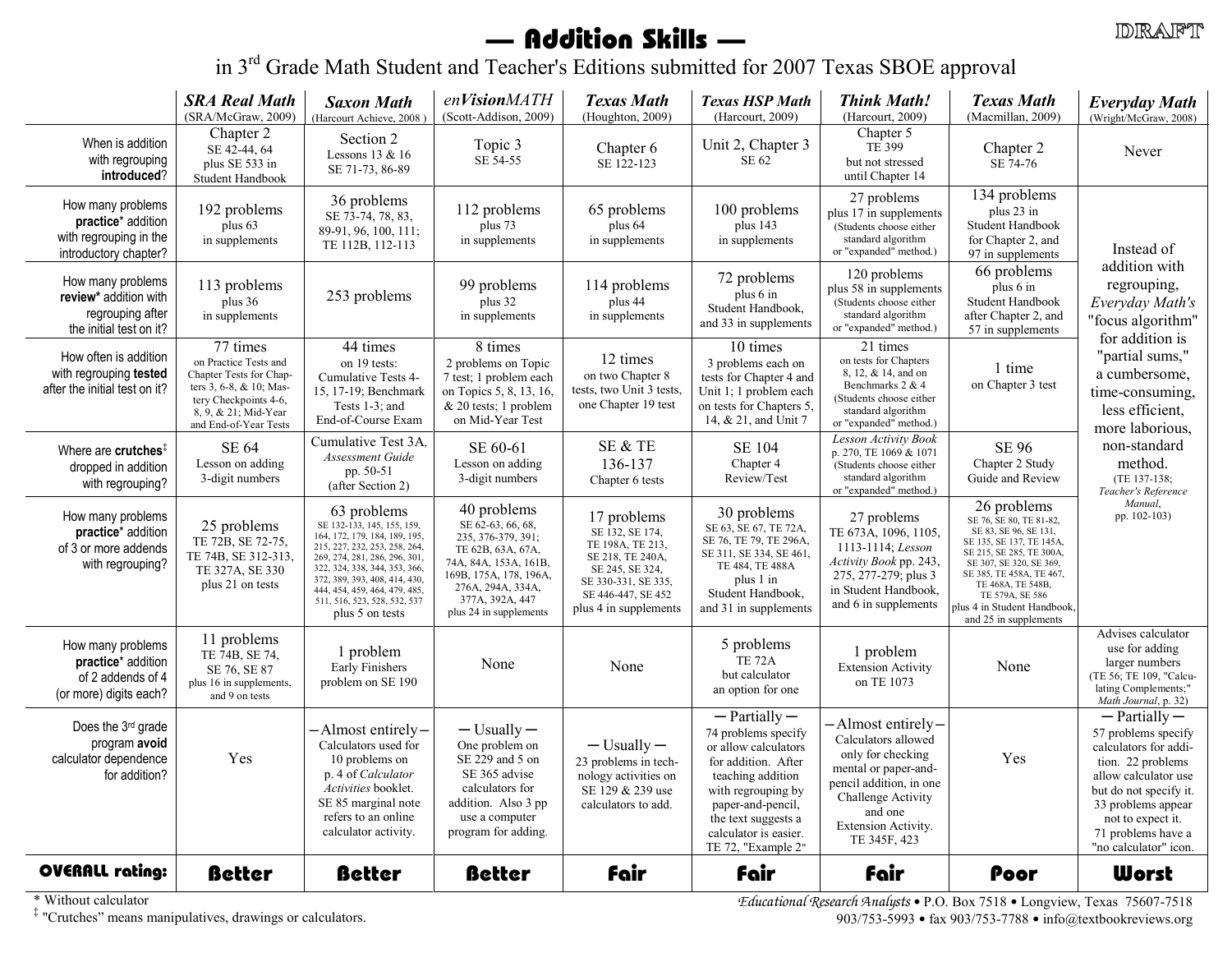## — Subtraction Skills —

**DRAFT** 

in 3<sup>rd</sup> Grade Math Student and Teacher's Editions submitted for 2007 Texas SBOE approval

|                                                                                                  | <b>SRA Real Math</b><br>(SRA/McGraw, 2009)                                                                                                                         | <b>Saxon Math</b><br>(Harcourt Achieve, 2008                                                                                                                                    | enVisionMATH<br>(Scott-Addison, 2009)                                                              | <b>Texas Math</b><br>(Houghton, 2009)                                                                                                                                                                              | <b>Texas HSP Math</b><br>(Harcourt, 2009)                                                                                                                                                                                         | <b>Think Math!</b><br>(Harcourt, 2009)                                                                                                                                                                                                                              | <b>Texas Math</b><br>(Macmillan, 2009)                                                        | <b>Everyday Math</b><br>(Wright/McGraw, 2008)                                                                                                                                                                                    |
|--------------------------------------------------------------------------------------------------|--------------------------------------------------------------------------------------------------------------------------------------------------------------------|---------------------------------------------------------------------------------------------------------------------------------------------------------------------------------|----------------------------------------------------------------------------------------------------|--------------------------------------------------------------------------------------------------------------------------------------------------------------------------------------------------------------------|-----------------------------------------------------------------------------------------------------------------------------------------------------------------------------------------------------------------------------------|---------------------------------------------------------------------------------------------------------------------------------------------------------------------------------------------------------------------------------------------------------------------|-----------------------------------------------------------------------------------------------|----------------------------------------------------------------------------------------------------------------------------------------------------------------------------------------------------------------------------------|
| When is subtraction<br>with regrouping<br>introduced?                                            | Chapter 2<br>SE 52-53 (2-digit)<br>SE 66-67 (3-digit)<br>SE 535 in<br>Student Handbook                                                                             | Section 2<br>Lessons 14 & 19<br>SE 76-77, 104-105                                                                                                                               | Topic 5<br>SE 94-95<br><b>TE 92E-F</b>                                                             | Chapter 7<br>SE 146-148                                                                                                                                                                                            | Unit 2, Chapter 4<br>SE 88-89                                                                                                                                                                                                     | Chapter 5<br>TE 421<br>but not stressed<br>until Chapter 14                                                                                                                                                                                                         | Chapter 3<br>SE 103-104                                                                       | Unit 2<br>TE 143-144;<br>TRM, p. 105<br>(Its "Trade First"<br>subtraction algorithm<br>includes regrouping.)                                                                                                                     |
| How many<br>problems practice*<br>subtraction with<br>regrouping in the<br>introductory chapter? | 125 problems<br>plus 49<br>in supplements                                                                                                                          | 35 problems<br>SE 77-78, 83, 91, 96,<br>101, 105-107, 110-<br>111; TE 77, 105,<br>112B, 112-113                                                                                 | 158 problems<br>plus 112<br>in supplements                                                         | 70 problems<br>plus 95<br>in supplements                                                                                                                                                                           | 125 problems<br>plus 6 in<br>Student Handbook,<br>and 179<br>in supplements                                                                                                                                                       | 24 problems<br>plus 15<br>in supplements<br>(Use of standard<br>algorithm optional.)                                                                                                                                                                                | 166 problems<br>plus 37 in<br>Student Handbook<br>for Chapter 3, and<br>195 in supplements    | 17 problems<br>Math Journal, pp. 50,<br>53; Math Masters,<br>pp. 54, 58; Assess-<br>ment Handbook,<br>pp. 153-155                                                                                                                |
| How many problems<br>review subtraction<br>with regrouping after<br>the initial test on it?      | 100 problems<br>plus 21<br>in supplements                                                                                                                          | 318 problems                                                                                                                                                                    | 79 problems<br>plus 13<br>in supplements                                                           | 186 problems<br>plus 105<br>in supplements                                                                                                                                                                         | 67 problems<br>plus 1 in<br>Student Handbook,<br>and 32 in supplements                                                                                                                                                            | $\overline{66}$ problems<br>plus 8 in<br>Student Handbook,<br>and 48 in supplements<br>(Use of standard)<br>algorithm optional.)                                                                                                                                    | 65 problems<br>plus 12 in<br>Student Handbook<br>for later chapters,<br>and 38 in supplements | 73 problems<br>(includes Math<br>Journal and Math<br>Masters pages)                                                                                                                                                              |
| How often is<br>subtraction with<br>regrouping tested<br>after the initial<br>test on it?        | 49 times<br>on Practice Tests and<br>Chapter Tests for<br>Chapters 6-8, & 10;<br>Mastery Checkpoints<br>$4, 6, 9, 16, \& 21;$<br>Mid-Year and<br>End-of-Year Tests | 57 times<br>on 22 tests:<br><b>Cumulative Tests</b><br>5-21; Benchmark<br>Tests 2-5; and<br>End-of-Course Exam                                                                  | 5 times<br>1 problem each<br>on Topic 7, 8,<br>& 19 tests and<br>Mid-Year and<br>End-of-Year Tests | 50 times<br>21 problems on two<br>Chapter 7 tests:<br>16 problems on two<br>Chapter 8 tests;<br>9 problems on two<br>Unit 3 tests;<br>1 problem on one<br>Chapter 18 test;<br>3 problems on one<br>Chapter 20 test | 7 times<br>1 problem<br>on Chapter 5 test;<br>4 problems<br>on Unit 2 test;<br>2 problems<br>on Chapter 15 test                                                                                                                   | 24 times<br>3 problems each on<br>Benchmarks $2 & 4$ ;<br>1 problem each on<br>Chapter 12 test and<br>Benchmark 3; 4 prob-<br>lems total on two<br>Chapter 13 tests;<br>12 problems total on<br>three Chapter 14 tests<br>(Use of standard)<br>algorithm optional.) | 2 times<br>on "Texas Test<br>Practice,"<br>but not on any<br>chapter tests                    | 3 times<br>1 problem each<br>on Unit 3, 5,<br>$& 7$ tests                                                                                                                                                                        |
| Where are crutches $*$<br>dropped in subtraction<br>with regrouping?                             | <b>SE 66</b><br>Lesson 8 of Chapter 2                                                                                                                              | Cumulative Test 4<br>mid-Section 3<br>SE 139                                                                                                                                    | SE 96<br>for 2-digit subtraction<br><b>SE 101</b><br>for 3-digit subtraction                       | <b>SE 147</b><br>Lesson 3 of Chapter 7                                                                                                                                                                             | <b>SE 104</b><br>Chapter 4<br>Review/Test                                                                                                                                                                                         | <b>Lesson Activity</b><br>Book, p. 272<br>TE 1078-1079                                                                                                                                                                                                              | SE 113<br>for 2-digit subtraction<br><b>SE 121</b><br>for 3-digit subtraction                 | <b>TE 216</b><br>Lesson 8 of Unit 3                                                                                                                                                                                              |
| Does the 3rd grade<br>program avoid<br>calculator dependence<br>for subtraction?                 | Almost entirely-<br>3 problems on<br>SE 406-407 call<br>for calculators<br>to subtract<br>decimal amounts.                                                         | -Almost entirely-<br>Calculators used for<br>13 problems on<br>p. 7 of Calculator<br>Activities booklet.<br>SE 102 marginal note<br>refers to an online<br>calculator activity. | -Almost entirely-<br>1 problem on SE 229<br>suggests calculators<br>for subtraction.               | -Almost entirely-<br>6 problems on SE 443<br>call for calculators<br>to subtract 12<br>from a product.                                                                                                             | $-$ Partially $-$<br>71 problems specify<br>or allow calculators<br>for subtraction. After<br>teaching subtraction<br>with regrouping by<br>paper-and-pencil,<br>the text suggests<br>a calculator is easier.<br>TE 96, "Reteach" | -Almost entirely–<br>Calculators specified<br>for checking<br>subtraction on one<br>Extension Activity.<br>TE 423                                                                                                                                                   | Yes                                                                                           | $-$ Partially $-$<br>32 problems specify<br>calculators to subtract.<br>30 problems allow<br>calculators but do<br>not specify them.<br>12 problems appear<br>not to expect them.<br>84 problems have a<br>"no calculator" icon. |
| <b>OVERALL rating:</b>                                                                           | <b>Better</b>                                                                                                                                                      | <b>Better</b>                                                                                                                                                                   | <b>Better</b>                                                                                      | <b>fair</b>                                                                                                                                                                                                        | <b>fair</b>                                                                                                                                                                                                                       | <b>fair</b>                                                                                                                                                                                                                                                         | Poor                                                                                          | <b>Worst</b>                                                                                                                                                                                                                     |

\* Without calculator

 $*$  Without calculator enterprises, drawings or calculators.<br>  $*$  "Crutches" means manipulatives, drawings or calculators.<br>
⇒ "Crutches" means manipulatives, drawings or calculators.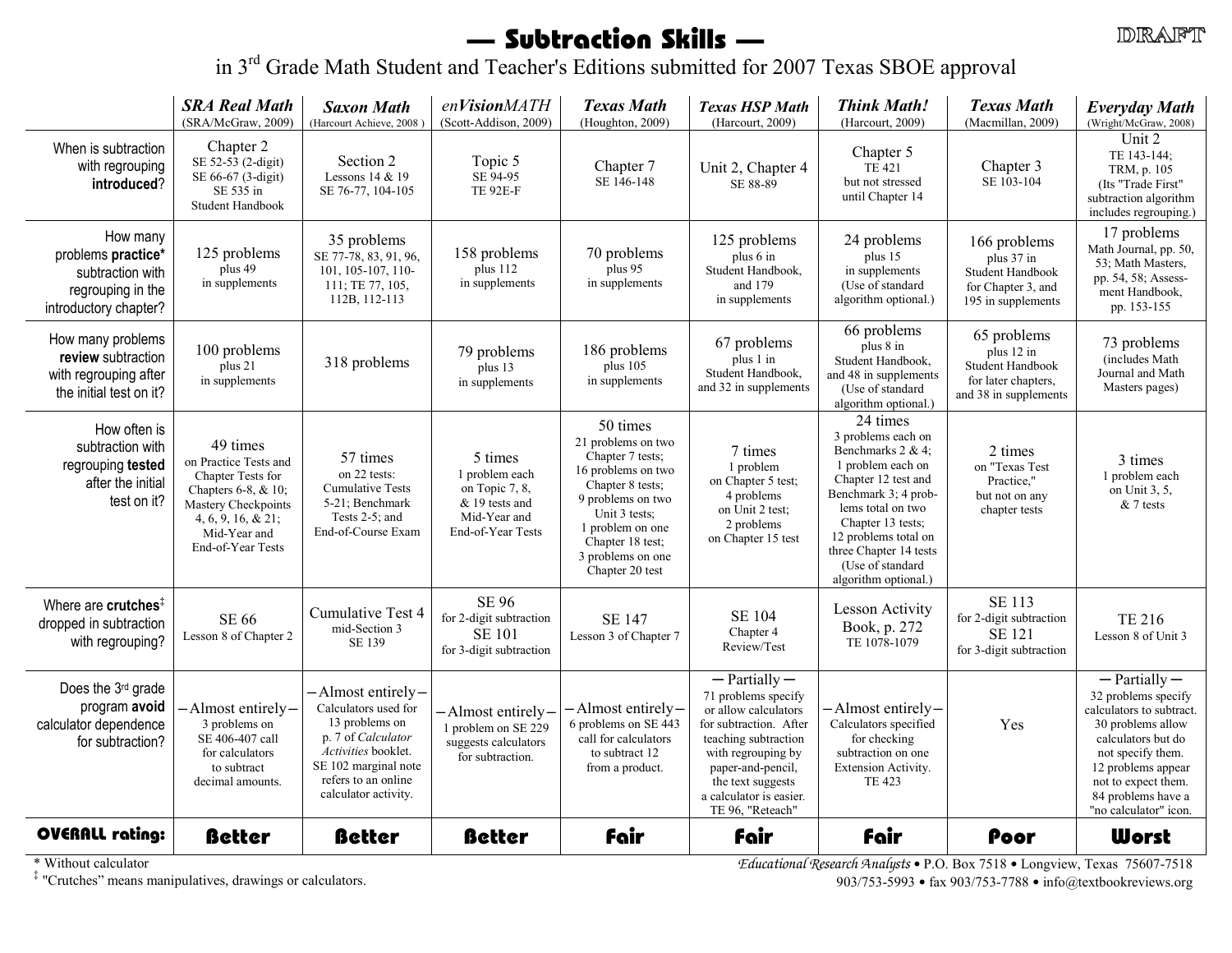# — Multiplication Skills —

in 3<sup>rd</sup> Grade Math Student and Teacher's Editions submitted for 2007 Texas SBOE approval

|                                                                                                 | <b>SRA Real Math</b><br>(SRA/McGraw, 2009)                                                                                                                                                                                    | <b>Saxon Math</b><br>(Harcourt Achieve, 2008)                                                                                                                                                    | enVisionMATH<br>(Scott-Addison, 2009)                                                                                                                                          | <b>Texas Math</b><br>(Houghton, 2009)                                                                                                                                                                    | <b>Texas HSP Math</b><br>(Harcourt, 2009)                                                                                                                       | <b>Think Math!</b><br>(Harcourt, 2009)                                                                                                                                                   | <b>Texas Math</b><br>(Macmillan, 2009)                                                                                                                                                                                                                          | <b>Everyday Math</b><br>(Wright/McGraw, 2008)                                                                                                                                                                                                                                                                                                                                                                      |
|-------------------------------------------------------------------------------------------------|-------------------------------------------------------------------------------------------------------------------------------------------------------------------------------------------------------------------------------|--------------------------------------------------------------------------------------------------------------------------------------------------------------------------------------------------|--------------------------------------------------------------------------------------------------------------------------------------------------------------------------------|----------------------------------------------------------------------------------------------------------------------------------------------------------------------------------------------------------|-----------------------------------------------------------------------------------------------------------------------------------------------------------------|------------------------------------------------------------------------------------------------------------------------------------------------------------------------------------------|-----------------------------------------------------------------------------------------------------------------------------------------------------------------------------------------------------------------------------------------------------------------|--------------------------------------------------------------------------------------------------------------------------------------------------------------------------------------------------------------------------------------------------------------------------------------------------------------------------------------------------------------------------------------------------------------------|
| When are the basic<br>multiplication facts<br>introduced?                                       | Chapters 4-5<br>SE 140-193                                                                                                                                                                                                    | Sections 6-8<br>Lessons 54-76<br>SE 292-413                                                                                                                                                      | Topics 6-8<br>SE 116-167                                                                                                                                                       | Chapters 13-15<br>SE 282-322                                                                                                                                                                             | Chapters 9-11<br>SE 202-260                                                                                                                                     | Chapter 2<br>TE 124-166                                                                                                                                                                  | Chapters 4-5<br>SE 143-217                                                                                                                                                                                                                                      | Unit 4<br>TE 267-275<br>(31 problems involve)<br>basic multiplication<br>facts before Unit 4<br>introduces them.)                                                                                                                                                                                                                                                                                                  |
| When is multiplication<br>of 2 (or more) digits<br>by 1 digit introduced?                       | Chapter 7<br>SE 252-253<br>introduces "partial<br>products" method.<br>TE 256B introduces<br>standard multiplica-<br>tion algorithm.<br>SE 538-539 in<br>Student Handbook<br>covers both.                                     | Section 9<br>Lesson 81<br>SE 441-442                                                                                                                                                             | Topic 9<br>SE 182-183<br>SE 188-189<br>introduces "partial<br>products" method.<br>SE 192-193 intro-<br>duces standard mul-<br>tiplication algorithm.                          | Chapter 20<br>SE 438-440<br>(out of 25 chapters)                                                                                                                                                         | Chapter 23<br>SE 546-547 intro-<br>duces both "partial<br>products" method<br>and standard multi-<br>plication algorithm.<br>(Students choose<br>which to use.) | Chapters 9, 12,<br>& 15 teach<br>a variety of<br>"partial products"<br>approaches - base-<br>10 blocks, arrays,<br>intersecting lines,                                                   | Chapter 14<br>SE 579-585<br>(Chapter 14 is<br>last one in text.)                                                                                                                                                                                                | Unit 7<br>Cumbersome,<br>time-consuming,<br>less efficient,<br>more laborious,<br>unduly compli-<br>cated "extended<br>facts," "partial<br>products," and<br>"lattice" methods<br>(TE 608-611,<br>732-733, 761-763)<br>replace the<br>standard simple<br>multiplication<br>algorithm.<br>Student Reference<br><i>Book</i> (pp. 74E-F)<br>explains the<br>standard algo-<br>rithm, but the pro-<br>gram ignores it. |
| How many problems<br>practice* multiplying<br>2 (or more) digits by<br>1 digit with regrouping? | 65 problems<br>in Chapter 7 plus<br>27 in Chapter 7<br>supplements,<br>46 in later chapters,<br>and 33 in later<br>supplements                                                                                                | 39 problems<br>in Section 9<br>plus 101 in<br>Sections 10-11                                                                                                                                     | 67 problems<br>in Topic 9 plus<br>31 in later topics,<br>38 in supplements, and<br>17 in Step-Up lessons                                                                       | 66 problems<br>in Chapter 20 plus<br>50 in later chapters,<br>55 in Chapter 20<br>supplements, and 7<br>in later supplements                                                                             | 152 problems<br>in Chapter 23 plus<br>6 in Chapter 24,<br>8 in Student<br>Handbook, and<br>99 in supplements                                                    | coins, and<br>multiplication<br>"machines."<br>The standard<br>multiplication<br>algorithm, with<br>or without                                                                           | 71 problems<br>in Chapter 14<br>plus 20 in<br>Student Handbook<br>for Chapter 14, and<br>98 in supplements                                                                                                                                                      |                                                                                                                                                                                                                                                                                                                                                                                                                    |
| How often is<br>multiplying 2<br>(or more) digits<br>by 1 digit tested?                         | 37 times<br>on Practice Tests<br>and/or Chapter Tests<br>for Chapters 7, $&$<br>10-11; Mastery<br>Checkpoint 15, and<br>End-of-Year Test                                                                                      | 11 times<br>6 problems total<br>on Cumulative Tests<br>7A, 19A, 20A, 21A;<br>2 on Benchmark<br>Test $5$ ; and $3$ on<br>End-of-Course Exam                                                       | 14 times<br>12 problems<br>on Topic 9 tests;<br>1 problem on<br>Mid-Year test;<br>1 problem on<br>Topic 16 test                                                                | 28 times<br>14 problems on two<br>Chapter 20 tests;<br>14 problems on two<br>Unit 8 tests                                                                                                                | 26 times<br>23 problems on<br>Chapter 23 tests;<br>3 problems on<br>Unit 8 test                                                                                 | regrouping, is<br>never introduced.                                                                                                                                                      | 8 times<br>on Chapter 14 test<br>SE 609<br>(Chapter 14 is<br>last one in text.)                                                                                                                                                                                 |                                                                                                                                                                                                                                                                                                                                                                                                                    |
| Where are crutches <sup>#</sup><br>dropped in multiplying<br>2 digits by 1 digit?               | <b>SE 258</b><br>Chapter 7, lesson 4                                                                                                                                                                                          | Lesson 81<br><b>SE 442</b>                                                                                                                                                                       | Topic 9 tests<br>SE 200-201, TE 201A                                                                                                                                           | SE & TE<br>450-453<br>Chapter 20 tests<br>and Unit 8 tests                                                                                                                                               | Chapter 23 tests<br>SE 560, TE 561                                                                                                                              | Learning Activity<br>Book pp. 287-288<br>TE 1140, 1143<br>"vertical record" of<br>"partial products"<br>(non-standard algorithm)                                                         | SE 589<br>Mid-Chapter Check<br>SE 609<br>Chapter 14 test                                                                                                                                                                                                        | <b>TE 864</b><br>Unit 10 Assessment                                                                                                                                                                                                                                                                                                                                                                                |
| Does the 3rd grade<br>program avoid<br>calculator dependence<br>for multiplication?             | $-$ Usually $-$<br>40 problems<br>involve calculators.<br>TE 180B suggests<br>calculators to find<br>patterns for 9x<br>multiplication facts.<br>SE 383, 403, & 406<br>suggest calculators<br>to multiply<br>decimal numbers. | $-$ Usually $-$<br>Calculators used for<br>18 problems on<br>pp. 16-17, & 36 of<br>Calculator Activities<br>booklet. SE 322 &<br>394 marginal notes<br>refer to online<br>calculator activities. | $-$ Usually $-$<br>5 problems on SE 365<br>specify calculators<br>to multiply when<br>changing units of<br>measurement.<br>4 SE pages use<br>computer programs<br>to multiply. | $-$ Usually $-$<br>28 problems on<br>SE 307, 325, 360,<br>377, & 443 involve<br>multiplication<br>with calculators.<br>One online activity<br>on SE 423 uses a<br>computer to multiply<br>money amounts. | $-$ Partially $-$<br>56 problems in<br>isolated technology<br>activities specify<br>calculators<br>to multiply.                                                 | $-$ Usually $-$<br>Calculators are<br>specified only to<br>check multiplication<br>in games, or to<br>identify multiplica-<br>tion patterns.<br>TE 712, 903E, 1057.<br>1065, 1075, 1123E | -Almost entirely-<br>TE 161, 165, & 579B<br>suggest calculators<br>to find multiplication<br>patterns. TE 216B<br>suggests calculators<br>to check answers<br>on one activity.<br>SE 151 presents an<br>online computer<br>activity to model<br>multiplication. | $-$ Partially $-$<br>80 problems specify<br>calculators to multi-<br>ply. 21 problems<br>allow calculators but<br>do not specify them.<br>36 problems appear<br>not to expect them.<br>88 problems have a<br>"no calculator" icon.                                                                                                                                                                                 |
| <b>OVERALL rating:</b>                                                                          | <b>Better</b>                                                                                                                                                                                                                 | <b>Better</b>                                                                                                                                                                                    | <b>Better</b>                                                                                                                                                                  | <b>fair</b>                                                                                                                                                                                              | <b>fair</b>                                                                                                                                                     | <b>fair</b>                                                                                                                                                                              | Poor                                                                                                                                                                                                                                                            | <b>Worst</b>                                                                                                                                                                                                                                                                                                                                                                                                       |

\* Without calculator

 $\ddagger$  "Contabas" means  $\ddagger$ 

Educational Research Analysts • P.O. Box 7518 • Longview, Texas 75607-7518<br>903/753-5993 • fax 903/753-7788 • info@textbookreviews.org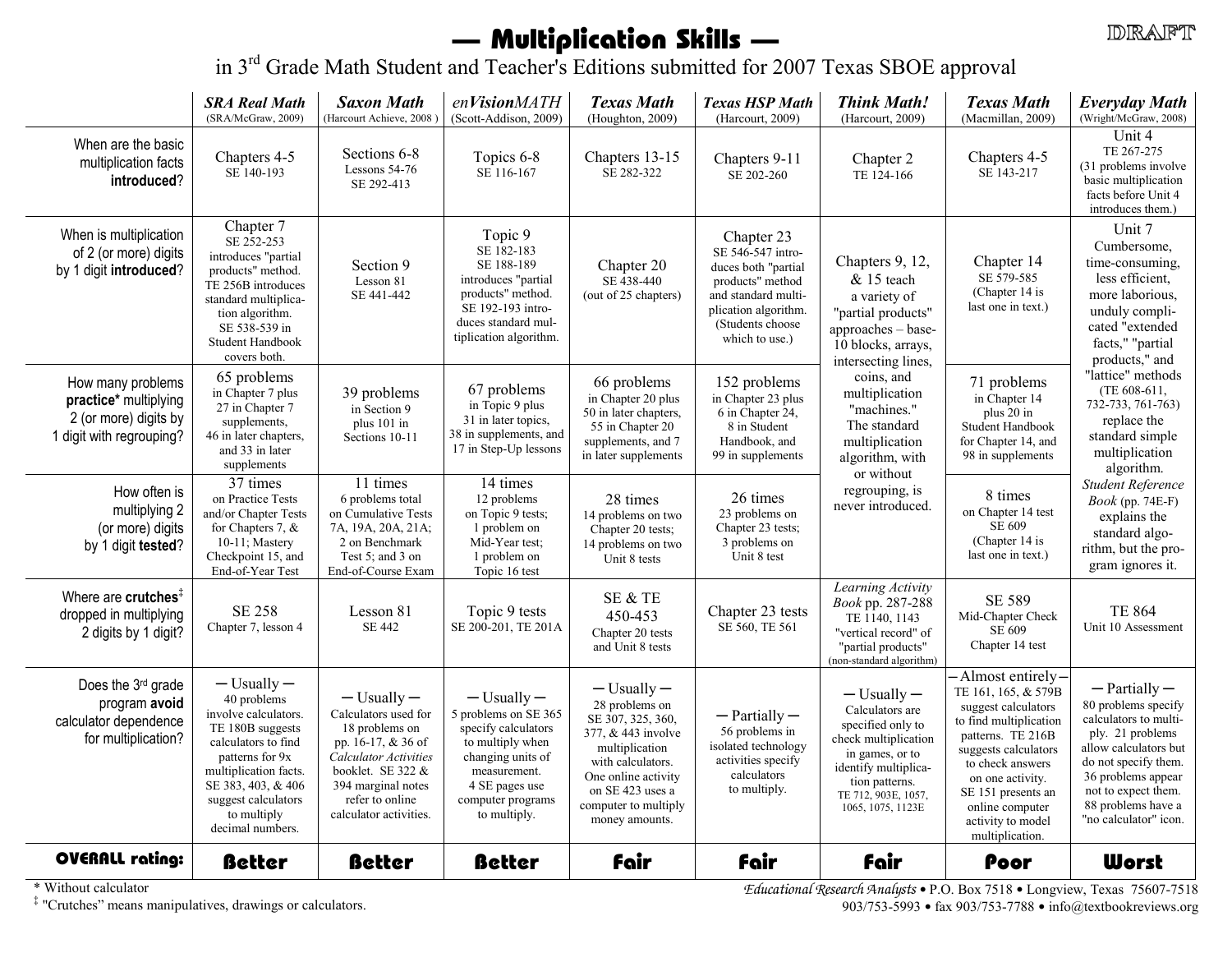## — Division Skills —

in 3<sup>rd</sup> Grade Math Student and Teacher's Editions submitted for 2007 Texas SBOE approval

|                                                                                                                                      | <b>SRA Real Math</b><br>(SRA/McGraw, 2009)                                                                                                                | <b>Saxon Math</b><br>(Harcourt Achieve, 2008)                                                                                                                                  | enVisionMATH<br>(Scott-Addison, 2009)                                    | <b>Texas Math</b><br>(Houghton, 2009)                                                                                                            | <b>Texas HSP Math</b><br>(Harcourt, 2009)                                                                                                        | <b>Think Math!</b><br>(Harcourt, 2009)                                                                                                                                        | <b>Texas Math</b><br>(Macmillan, 2009)                                                                                      | <b>Everyday Math</b><br>(Wright/McGraw, 2008)                                                                                                                                                                            |
|--------------------------------------------------------------------------------------------------------------------------------------|-----------------------------------------------------------------------------------------------------------------------------------------------------------|--------------------------------------------------------------------------------------------------------------------------------------------------------------------------------|--------------------------------------------------------------------------|--------------------------------------------------------------------------------------------------------------------------------------------------|--------------------------------------------------------------------------------------------------------------------------------------------------|-------------------------------------------------------------------------------------------------------------------------------------------------------------------------------|-----------------------------------------------------------------------------------------------------------------------------|--------------------------------------------------------------------------------------------------------------------------------------------------------------------------------------------------------------------------|
| When are the basic<br>division facts<br>introduced?                                                                                  | Chapter 5<br>SE 194-198                                                                                                                                   | Section 9<br>Lesson 82<br>SE 445-447                                                                                                                                           | Topic 10<br>SE 206-225                                                   | Chapters 16-18<br>SE 352-398                                                                                                                     | Chapters 13-15<br>SE 296-350                                                                                                                     | Chapter 2<br>TE 140-160<br>Addressed as finding<br>missing factors                                                                                                            | Chapters 6-7<br>SE 233-297                                                                                                  | Unit 4<br>TE 256-257                                                                                                                                                                                                     |
| When is division<br>with remainders<br>introduced?                                                                                   | Chapter 7<br>SE 264                                                                                                                                       | Never                                                                                                                                                                          | After Topic 20,<br>in Step-Up to $4th$<br>Grade Lesson 12,<br>SE 476-477 | Never                                                                                                                                            | <b>SE 355</b><br>Called working with<br>"near facts" to find<br>amount "left over"                                                               | Chapter 15<br>TE 1174-1180                                                                                                                                                    | Never                                                                                                                       | Unit 4<br>TE 256-263                                                                                                                                                                                                     |
| How many problems<br>practice* division<br>with remainders?                                                                          | 45 problems<br>TE 264B, SE 264-265,<br>TE 265A, SE 282-287,<br>SE 313, SE 414-417,<br>SE 540, plus 6 more<br>on tests for<br>Chapters 7, & 9-10           | None                                                                                                                                                                           | 26 problems<br>SE 476-477<br>Step-Up to<br>$4th$ Grade Lesson 12         | None                                                                                                                                             | 4 problems<br>TE 301, TE 343, SE 355<br>suggest concept of<br>remainders by work-<br>ing with "near facts."                                      | 19 problems<br>TE 1176, 1181, 1189-<br>1191; Lesson Activity<br>Book pp. 297-298, 300;<br>plus 2 in Student<br>Handbook and 6 in<br>supplements, but no<br>standard algorithm | None                                                                                                                        | 35 problems<br>These are simple<br>basic-fact problems,<br>with remainders.                                                                                                                                              |
| When is division of 2<br>or 3 digits by 1 digit<br>using the standard<br>division algorithm<br>introduced?                           | Chapter 7<br>Lesson 7<br>TE 270B, SE 271;<br>also in Student<br>Handbook<br><b>SE 540</b>                                                                 | Section 11<br>Lesson 101<br>SE 541-543                                                                                                                                         | Step-Up to $4th$<br>Grade Lesson 12<br>SE 476-477                        | Not explained,<br>but used<br>2 digits divided by 1<br>digit sometimes use<br>standard format, but<br>students never show<br>intermediate steps. | Not explained,<br>but used<br>2 digits divided by 1<br>digit sometimes use<br>standard format, but<br>students never show<br>intermediate steps. | $-$ Never $-$<br>"At this stage, we<br>do not want students<br>to follow an<br>algorithm, but to<br>view the format as a<br>whole " (TE 1160)                                 | Never                                                                                                                       | $-$ Never $-$<br>Admits that "a formal<br>introduction to<br>division algorithms<br>is not included "<br>(Teacher's<br>Reference Manual,<br>p. 112, par. 3, line 1)                                                      |
| How many problems<br>(other than basic division<br>facts) use the standard<br>algorithm to divide 2 (or<br>more) digits by 1 digit?* | 59 problems<br>plus 11 on<br>Chapter Tests and<br>53 in supplements                                                                                       | 20 problems<br>SE 543, 548, 551,<br>562, 567, 571,<br>575, 580, 585;<br>TE 543                                                                                                 | 26 problems<br>SE 476-477                                                | Teaches only basic<br>division facts<br>but at least 19<br>problems divide 2<br>digits by 1 digit                                                | None                                                                                                                                             | None                                                                                                                                                                          | None                                                                                                                        | None                                                                                                                                                                                                                     |
| Is there division<br>of 3 or more<br>digits by 1 digit?                                                                              | Yes<br>Introduced on SE 274-5;<br>24 problems in SE/TE;<br>29 in supplements                                                                              | N <sub>0</sub>                                                                                                                                                                 | N <sub>0</sub>                                                           | N <sub>0</sub>                                                                                                                                   | N <sub>0</sub>                                                                                                                                   | Yes<br>but not with<br>standard algorithm                                                                                                                                     | N <sub>0</sub>                                                                                                              | N <sub>0</sub>                                                                                                                                                                                                           |
| Where are crutches <sup>#</sup><br>dropped in division?                                                                              | <b>SE 283</b><br>Chapter 7 Review                                                                                                                         | SE 543-544<br>Lesson 101                                                                                                                                                       | Topic 10 test<br>and Mid-Year Test<br>SE 230, TE 235A                    | <b>SE 405</b><br><b>Extra Practice</b><br>for Chapter 18                                                                                         | Chapter 19<br>TE 438A,<br>Spiral Review                                                                                                          | $-$ Never $-$<br>Uses coins,<br>line arrays,<br>division puzzles                                                                                                              | SE 312<br>Quick Check<br>before Chapter 8                                                                                   | $-$ Never $-$<br>Promotes counters,<br>arrays, drawings,<br>etc. throughout                                                                                                                                              |
| Does the 3rd grade<br>program avoid<br>calculator dependence<br>for division?                                                        | Almost entirely-<br>7 problems on<br>SE 405 call for<br>calculators to divide<br>decimals, but never<br>suggest them<br>for division<br>without decimals. | Almost entirely-<br>Calculators used for<br>8 problems on<br>p. 20 of Calculator<br>Activities booklet.<br>SE 541 marginal note<br>refers to an online<br>calculator activity. | Yes                                                                      | Yes                                                                                                                                              | -Almost entirely-<br>8 problems on<br>SE 357 specify<br>calculators for<br>division in an<br>isolated technology<br>activity.                    | -Almost entirely-<br>Calculators<br>specified only for<br>checking division<br>by 9 on one<br><b>Extension Activity.</b><br><b>TE 1081</b>                                    | Yes<br>No calculator use.<br>but SE 247 instructs<br>students to use an<br>online computer<br>program to<br>model division. | $-$ Partially $-$<br>39 problems specify<br>calculators to divide.<br>8 problems allow<br>calculators but do not<br>specify. 11 problems<br>appear not to expect<br>them. 16 problems<br>have a "no<br>calculator" icon. |
| OVERALL rating:                                                                                                                      | <b>Better</b>                                                                                                                                             | <b>Better</b>                                                                                                                                                                  | <b>Better</b>                                                            | fair                                                                                                                                             | <b>fair</b>                                                                                                                                      | <b>fair</b>                                                                                                                                                                   | Poor                                                                                                                        | <b>Worst</b>                                                                                                                                                                                                             |

\* Without calculator

 $\ddagger$  "Contabas" means

Without calculator<br>
"Crutches" means manipulatives, drawings or calculators.<br>
903/753-5993 • fax 903/753-7788 • info@textbookreviews.org<br>
903/753-5993 • fax 903/753-7788 • info@textbookreviews.org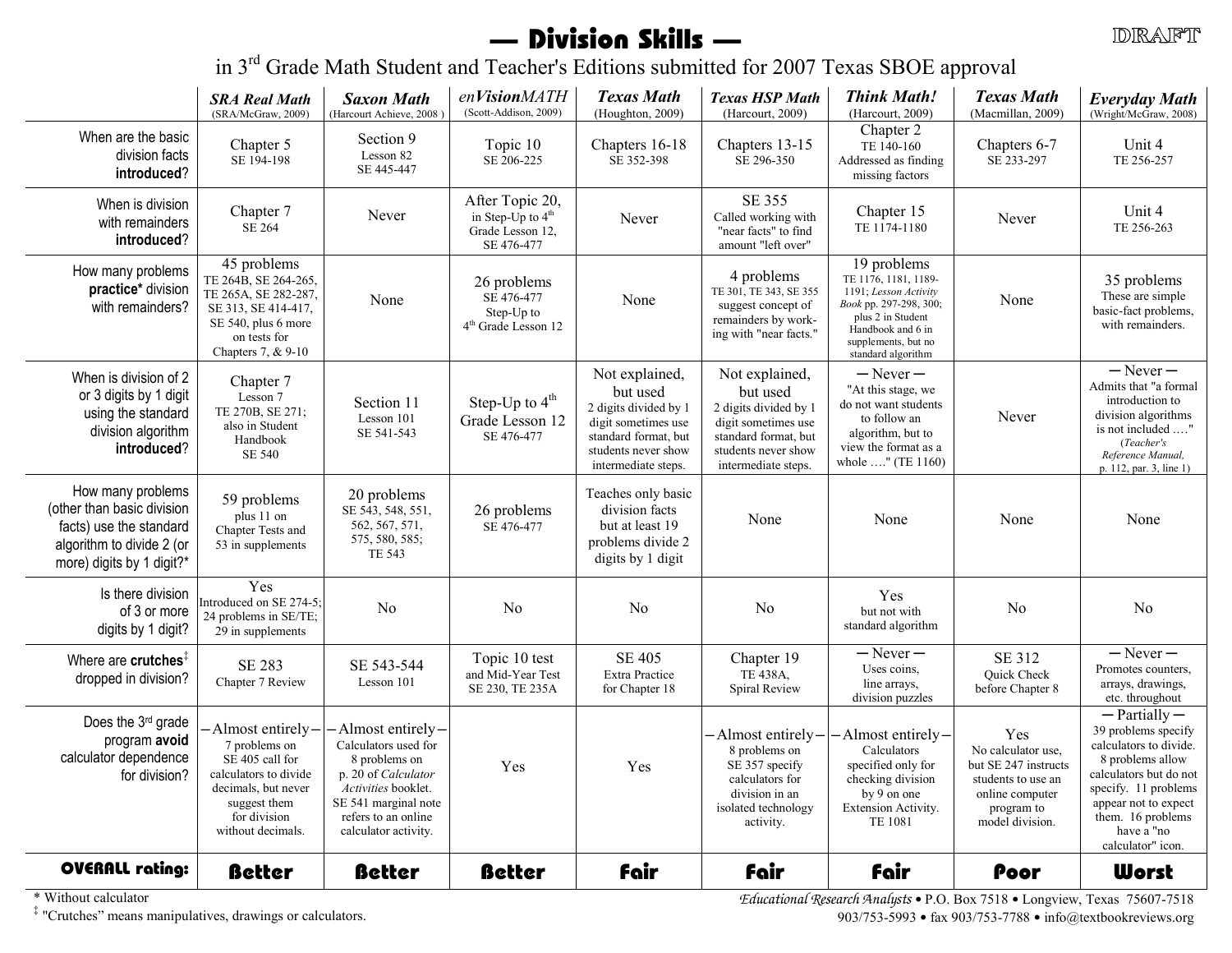#### Emphasis on mastery of basic addition, subtraction, multiplication and division facts<br>in 3<sup>rd</sup> Grade Math Student and Teacher's Editions submitted for 2007 Texas SBOE approval DRAFT

|                                                                                                           | <b>SRA Real Math</b><br>(SRA/McGraw, 2009)                                                                                                                                                                                                                                                                                                                                                                                                                | <b>Saxon Math</b><br>(Harcourt Achieve, 2008)                                                                                                                                                                                                                                                                                                                                                     | enVisionMATH<br>(Scott-Addison, 2009)                                                                                                                                                                                                                                                                                                                                                               | <b>Texas Math</b><br>(Houghton, 2009)                                                                                                                                                                                                                                                                                                                                                                                                                                                 | <b>Texas HSP Math</b><br>(Harcourt, 2009)                                                                                                                                                                                                                                                                 | <b>Think Math!</b><br>(Harcourt, 2009)                                                                                                                                                                                                                                                                                                                                                                                                                         | <b>Texas Math</b><br>(Macmillan, 2009)                                                                                                                                                                                                                                                                                                                                                                                                 | <b>Everyday Math</b><br>(Wright/McGraw, 2008)                                                                                                                                                                                                                                                                                                                                                                                                                                                                                                          |
|-----------------------------------------------------------------------------------------------------------|-----------------------------------------------------------------------------------------------------------------------------------------------------------------------------------------------------------------------------------------------------------------------------------------------------------------------------------------------------------------------------------------------------------------------------------------------------------|---------------------------------------------------------------------------------------------------------------------------------------------------------------------------------------------------------------------------------------------------------------------------------------------------------------------------------------------------------------------------------------------------|-----------------------------------------------------------------------------------------------------------------------------------------------------------------------------------------------------------------------------------------------------------------------------------------------------------------------------------------------------------------------------------------------------|---------------------------------------------------------------------------------------------------------------------------------------------------------------------------------------------------------------------------------------------------------------------------------------------------------------------------------------------------------------------------------------------------------------------------------------------------------------------------------------|-----------------------------------------------------------------------------------------------------------------------------------------------------------------------------------------------------------------------------------------------------------------------------------------------------------|----------------------------------------------------------------------------------------------------------------------------------------------------------------------------------------------------------------------------------------------------------------------------------------------------------------------------------------------------------------------------------------------------------------------------------------------------------------|----------------------------------------------------------------------------------------------------------------------------------------------------------------------------------------------------------------------------------------------------------------------------------------------------------------------------------------------------------------------------------------------------------------------------------------|--------------------------------------------------------------------------------------------------------------------------------------------------------------------------------------------------------------------------------------------------------------------------------------------------------------------------------------------------------------------------------------------------------------------------------------------------------------------------------------------------------------------------------------------------------|
| Do student activities<br>stress <i>automatic</i><br>number-fact recall,<br>not reinvention<br>strategies? | <b>Yes</b><br>"Even after students<br>have learned all the basic<br>facts with understanding,<br>they need practice to<br>retain their fluency."<br>Practice includes: games,<br>flash cards, frequent<br>"quizzing," mental math<br>and speed tests.<br>$(TE$ $AI3$ , col. 2, par. 2)                                                                                                                                                                    | <b>Yes</b><br>"It is very important<br>for you to memorize<br>the multiplication<br>facts. We will prac-<br>tice the multiplication<br>facts so that you<br>learn them well."<br>(SE 299, lines 2-4)                                                                                                                                                                                              | Yes<br>Much practice<br>provided in text;<br>limited instruction<br>for reinforcing<br>drill activities                                                                                                                                                                                                                                                                                             | Yes<br>much practice given<br>for multiplication<br>and division facts;<br>little instruction<br>in reinforcing<br>drill activities                                                                                                                                                                                                                                                                                                                                                   | Yes<br>Much practice<br>with visuals, plus<br>activities to build<br>automaticity                                                                                                                                                                                                                         | Yes<br>Primarily through<br>much repetition in<br>daily work and<br>several games                                                                                                                                                                                                                                                                                                                                                                              | Yes<br>primarily with<br>multiplication facts                                                                                                                                                                                                                                                                                                                                                                                          | Yes<br>Numerous practice<br>strategies include:<br>games, Fact Triangle<br>drill (form of flash<br>card), shortcuts, fact<br>families, and using<br>number fact tables.<br>TE 573                                                                                                                                                                                                                                                                                                                                                                      |
| Addition/subtraction<br>facts practiced                                                                   | 504 times                                                                                                                                                                                                                                                                                                                                                                                                                                                 | 1,963 times                                                                                                                                                                                                                                                                                                                                                                                       | 240 times<br>plus 6 speed tests<br>including 300 facts                                                                                                                                                                                                                                                                                                                                              | 91 times                                                                                                                                                                                                                                                                                                                                                                                                                                                                              | 419 times<br>plus 165 times in<br>Student Handbook<br>and 402 times in<br>"Daily Fact Practice"                                                                                                                                                                                                           | 981 times                                                                                                                                                                                                                                                                                                                                                                                                                                                      | 284 times                                                                                                                                                                                                                                                                                                                                                                                                                              | 258 times<br>plus 7 game sessions<br>and 2 Fact Triangle<br>practice drills                                                                                                                                                                                                                                                                                                                                                                                                                                                                            |
| Multiplication<br>facts practiced                                                                         | $1,063$ times                                                                                                                                                                                                                                                                                                                                                                                                                                             | 1,928 times                                                                                                                                                                                                                                                                                                                                                                                       | 1,811 times<br>plus 4 speed tests<br>including 175 facts                                                                                                                                                                                                                                                                                                                                            | 971 times                                                                                                                                                                                                                                                                                                                                                                                                                                                                             | 3,283 times<br>plus 94 times in<br>Student Handbook<br>and 278 times in<br>"Daily Fact Practice"                                                                                                                                                                                                          | $1,662 \text{ times}$                                                                                                                                                                                                                                                                                                                                                                                                                                          | 1,295 times                                                                                                                                                                                                                                                                                                                                                                                                                            | 393 times<br>plus 13 game<br>sessions and 11<br>Fact Triangle<br>practice drills                                                                                                                                                                                                                                                                                                                                                                                                                                                                       |
| Division facts<br>practiced                                                                               | 372 times                                                                                                                                                                                                                                                                                                                                                                                                                                                 | 918 times                                                                                                                                                                                                                                                                                                                                                                                         | 735 times<br>plus 3 speed tests<br>including 125 facts                                                                                                                                                                                                                                                                                                                                              | 958 times                                                                                                                                                                                                                                                                                                                                                                                                                                                                             | 1,433 times<br>plus 94 times in<br>Student Handbook<br>and 151 times in<br>"Daily Fact Practice"                                                                                                                                                                                                          | 222 times                                                                                                                                                                                                                                                                                                                                                                                                                                                      | 745 times                                                                                                                                                                                                                                                                                                                                                                                                                              | 133 times<br>plus 2 game sessions<br>and 11 Fact Triangle<br>practice drills                                                                                                                                                                                                                                                                                                                                                                                                                                                                           |
| Are <i>timed</i> number-fact<br>tests or quizzes provided<br>with instructions for use?                   | Yes<br>TE 8B, 194B, 216B,<br>217A, 270B, & 273B<br>refer to speed tests in<br>Texas Assessment book<br>(instructions on p. 102).                                                                                                                                                                                                                                                                                                                          | Yes<br>Daily timed fact<br>practice, plus<br>timed fact tests<br>every 5 lessons                                                                                                                                                                                                                                                                                                                  | Yes<br>TE 22B-C includes<br>12 "Basic Facts Timed<br>Tests," each with 50<br>facts, but fewer instruc-<br>tions for administration.                                                                                                                                                                                                                                                                 | N <sub>0</sub>                                                                                                                                                                                                                                                                                                                                                                                                                                                                        | N <sub>0</sub><br>but Student Hand-<br>book pp. H40-43<br>include 80 fact<br>questions each.                                                                                                                                                                                                              | N <sub>0</sub>                                                                                                                                                                                                                                                                                                                                                                                                                                                 | N <sub>0</sub><br>but Student Handbook<br>pp. R38-44 provide<br>extra facts practice<br>with 40 facts each.                                                                                                                                                                                                                                                                                                                            | N <sub>0</sub><br>but one game,<br>"Beat the Calcula-<br>tor," involves speed.                                                                                                                                                                                                                                                                                                                                                                                                                                                                         |
| Does the Teacher's<br>Edition (TE) stress<br>importance of<br>automatic recall<br>of number facts?        | Yes<br>esson 1.2 is " a quick<br>review of the basic<br>addition and subtraction<br>facts students were<br>expected to have mas-<br>tered in second grade.'<br>(TE $6A$ ) Lesson 5.7<br>begins "a series of<br>multiplication fact speed<br>tests designed to develop<br>automaticity and quick<br>recall." $(TE 194A)$<br>"The goal  is to<br>achieve automatic<br>recall of the multipli-<br>cation facts '<br>(TE 174B, "Learning<br>Fact Strategies") | Yes<br>" it is much faster<br>to memorize the<br>[addition] facts."<br>(TE 34, left col.,<br>"Observation")<br>"The fastest way<br>to subtract is to<br>remember the<br>subtraction facts."<br>(TE 40, left col., "Obser-<br>vation," lines $3-4$ ) "<br>encourage students<br>as quickly as possible<br>to rely  more on<br>memorization."<br>TE 298, "Math<br>Background,"<br>par. 2, lines 3-5 | Yes<br>"It is appropriate to<br>expect students to<br>memorize multiplica-<br>tion facts, but not all<br>students will memo-<br>rize at the same rate."<br>(TE 136D,<br>col. 2, par. 5)<br>"As students move<br>into writing expanded<br>algorithms for multi-<br>plication, it is impor-<br>tant they know the<br>basic multipli-<br>cation facts "<br>(TE 180H, col. 1,<br>"Below Level," par. 1) | Somewhat<br>Some independent<br>activities practice basic<br>multiplication facts<br>(TE 298 C-D & 316 C-D)<br>TE 339E states, "In this<br>unit, students  develop<br>fluency in basic division<br>facts." TE in several<br>places (e.g. TE $113C$<br>$& 227C$ ) refers to an<br>"Achieving Facts Flu-<br>ency" component which<br>"contains a systematic<br>plan for increasing<br>facility with basic facts<br>and computational<br>skills," but does not<br>tell where to find it. | Yes<br>"The goal for mastery<br>of the basic facts is<br>automaticity. A<br>student is considered<br>to have achieved<br>automaticity when he<br>or she can give an<br>answer to a basic fact<br>in less than 3 seconds<br>without using<br>finger counting."<br>$(TE$ PD1, col. 2,<br>par. 4, lines 1-4) | Yes<br>" work with students<br>to assess their knowl-<br>edge of multiplication<br>facts. Use  Flash<br>Cards to determine the<br>ease and accuracy with<br>which students can<br>remember the products<br>You might want to<br>record information<br>about students' skills.<br>so you can track their<br>progress. You may also<br>want to set goals with<br>students to encourage<br>them to learn facts they<br>do not yet know."<br>(TE 686, left margin) | Yes<br>"Students should<br>have the basic<br>addition / subtraction<br>facts memorized by<br>this grade level."<br>(TE 74A, col. 1, last 2<br>lines) TE 153, 203, &<br>220 encourage multi-<br>plication flashcards to<br>help students "memo-<br>rize to automaticity."<br>TE 286A states.<br>"Working with the<br>division facts is just<br>another opportunity<br>to continue work on<br>automaticity of mul-<br>tiplication facts" | <b>Partially</b><br>" knowing the basic<br>facts as reflexes without<br>having to figure them<br>out, is an essential<br>prerequisite for mental<br>math, estimation, the use<br>of calculators, and<br>paper-and-pencil compu-<br>tation." (TE 573, par. 1)<br>Grade-Level Goals<br>include: "automaticity<br>with all addition and<br>subtraction facts through<br>$10 + 10"$ (TE A27);<br>"automaticity with x0,<br>$x1$ , $x2$ , $x5$ and $x10$<br>multiplication facts;<br>students] use strategies<br>to compute remaining<br>facts." $(TE A28)$ |
| OVERALL rating:                                                                                           | <b>Better</b>                                                                                                                                                                                                                                                                                                                                                                                                                                             | <b>Better</b>                                                                                                                                                                                                                                                                                                                                                                                     | <b>Better</b>                                                                                                                                                                                                                                                                                                                                                                                       | <b>fair</b>                                                                                                                                                                                                                                                                                                                                                                                                                                                                           | fair                                                                                                                                                                                                                                                                                                      | <b>fair</b>                                                                                                                                                                                                                                                                                                                                                                                                                                                    | Poor                                                                                                                                                                                                                                                                                                                                                                                                                                   | <b>Worst</b>                                                                                                                                                                                                                                                                                                                                                                                                                                                                                                                                           |

 Educational Research Analysts P.O. Box 7518 Longview, Texas 75607-7518 903/753-5993 • fax 903/753-7788 • info@textbookreviews.org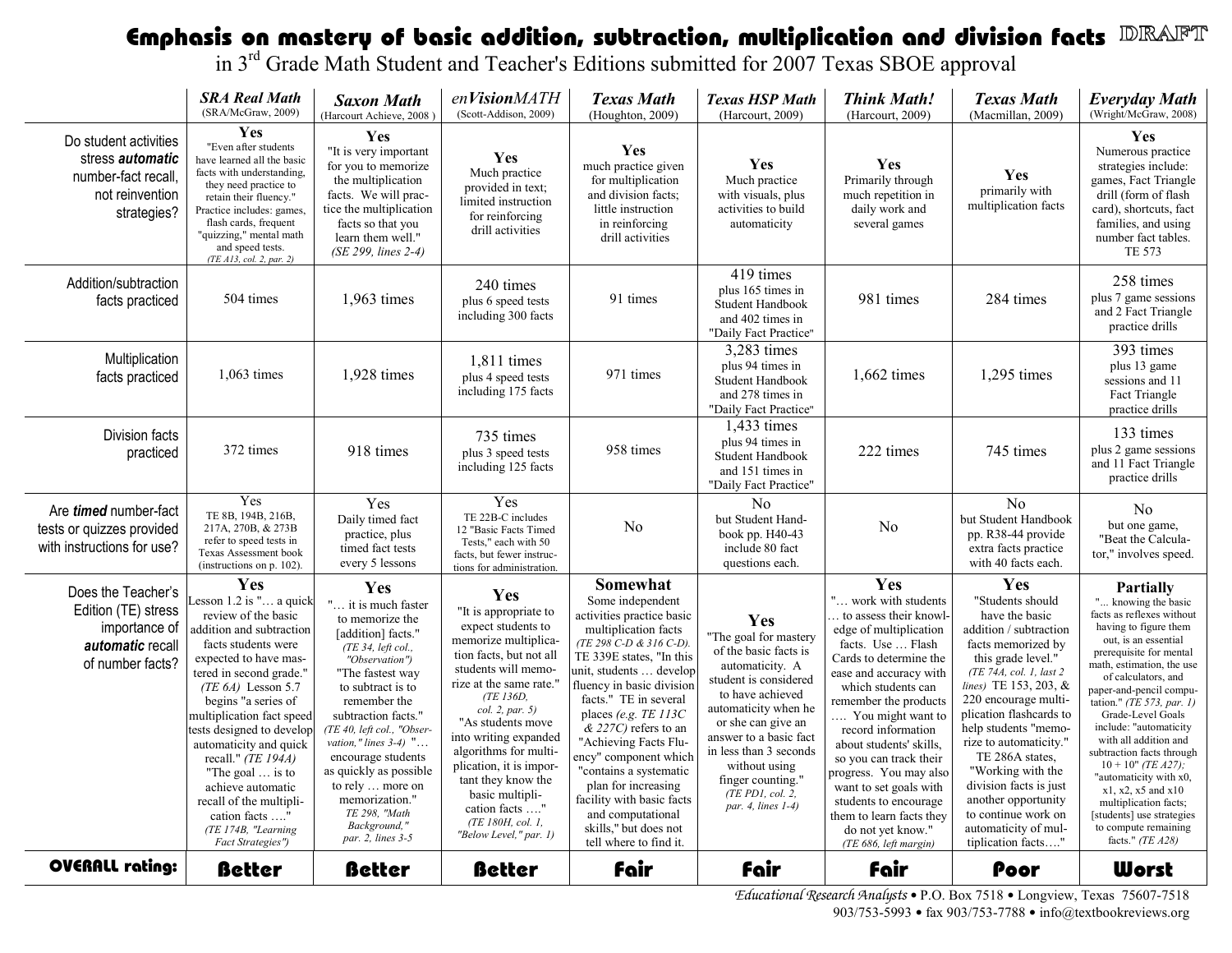### Avoidance of Premature Skill Practice

**DRAFT** 

in 3<sup>rd</sup> Grade Math Student and Teacher's Editions submitted for 2007 Texas SBOE approval

| Does this program                                                                                 | <b>SRA Real Math</b><br>(SRA/McGraw, 2009)                                                                                                                                                                                                                            | <b>Saxon Math</b><br>(Harcourt Achieve, 2008)                                                         | enVisionMATH<br>(Scott-Addison, 2009)                                                                                                                                           | <b>Texas Math</b><br>(Houghton, 2009)                                                                                                                                      | <b>Texas HSP Math</b><br>(Harcourt, 2009)                                                                                                                                            | <b>Think Math!</b><br>(Harcourt, 2009)                                                                                                                                                                                                                 | <b>Texas Math</b><br>(Macmillan, 2009)                                                                                                                                                                                                                                                                                           | <b>Everyday Math</b><br>(Wright/McGraw, 2008)                                                                                                                     |
|---------------------------------------------------------------------------------------------------|-----------------------------------------------------------------------------------------------------------------------------------------------------------------------------------------------------------------------------------------------------------------------|-------------------------------------------------------------------------------------------------------|---------------------------------------------------------------------------------------------------------------------------------------------------------------------------------|----------------------------------------------------------------------------------------------------------------------------------------------------------------------------|--------------------------------------------------------------------------------------------------------------------------------------------------------------------------------------|--------------------------------------------------------------------------------------------------------------------------------------------------------------------------------------------------------------------------------------------------------|----------------------------------------------------------------------------------------------------------------------------------------------------------------------------------------------------------------------------------------------------------------------------------------------------------------------------------|-------------------------------------------------------------------------------------------------------------------------------------------------------------------|
| avoid premature<br>exercises involving<br>addition with<br>regrouping?                            | <b>YES</b><br>Not required<br>before review<br>on SE 42                                                                                                                                                                                                               | <b>YES</b><br>Not required<br>before review<br>on SE 71-73                                            | <b>YES</b><br>Taught in $2nd$ grade;<br>before $3rd$ grade<br>review, paper-and-<br>pencil regrouping is<br>avoided through<br>mental math<br>and manipulatives.                | NO<br>Taught in 2 <sup>nd</sup> grade,<br>but 13 problems<br>require this skill in<br>SE and supplements<br><b>before</b> 3 <sup>rd</sup> grade<br>review in Chapter 6.    | N <sub>O</sub><br>Taught in 2 <sup>nd</sup> grade,<br>but 5 problems<br>and a game require<br>this skill before<br>$3rd$ grade review<br>in Chapter 3.                               | <b>YES</b><br>Before Chapter 5,<br>paper-and-pencil<br>regrouping is avoided<br>through counting on<br>a number line, using<br>mental math, coins,<br>base-10 blocks.<br>number puzzles,<br>or partial sums.                                           | N <sub>O</sub><br>Taught in 2 <sup>nd</sup> grade,<br>but 17 problems<br>require this skill in<br>SE and supplements<br><i>before</i> 3 <sup>rd</sup> grade<br>review in Chapter 2.                                                                                                                                              | Never teaches<br>addition with<br>regrouping                                                                                                                      |
| avoid premature<br>exercises involving<br>subtraction with<br>regrouping?                         | <b>YES</b><br>Not required<br>before review<br>on SE 52                                                                                                                                                                                                               | <b>YES</b><br>Not required<br>before review<br>on SE 76-77                                            | <b>YES</b><br>Taught in 2 <sup>nd</sup> grade;<br>before $3rd$ grade<br>review, paper-and-<br>pencil regrouping<br>is avoided through<br>use of a 100-chart<br>and mental math. | NO<br>Taught in 2 <sup>nd</sup> grade,<br>but 17 problems<br>require this skill in<br>SE and supplements<br><i>before</i> $3rd$ grade<br>review in Chapter 7.              | NO.<br>Taught in 2 <sup>nd</sup> grade,<br>but 11 problems<br>require this skill<br>before $3rd$ grade<br>review in Chapter 4.                                                       | <b>YES</b><br>Avoided through<br>similar means<br>as addition<br>with regrouping                                                                                                                                                                       | N <sub>O</sub><br>Taught in 2 <sup>nd</sup> grade,<br>but 15 problems<br>require this skill in<br>SE and supplements<br><i>before</i> $3rd$ grade<br>review in Chapter 3.                                                                                                                                                        | $\overline{NO}$<br>30 problems appear<br>to require this skill<br>before it is taught,<br>but instead ask<br>students to invent<br>"strategies"<br>to solve them. |
| avoid premature<br>exercises involving<br>multiplication of<br>2 or 3 digits by<br>1 or 2 digits? | <b>USUALLY</b><br>6 problems<br>require this skill<br>using decimals<br>before it is taught.<br>TE 383A, SE 385,<br>TE 359, SE 389                                                                                                                                    | <b>YES</b><br>Not required<br>before intro<br>on SE 441-442                                           | <b>YES</b><br>Not required before<br>intro in Topic 9<br>SE 192-193                                                                                                             | NO.<br>47 problems require<br>this skill before<br>Chapter 20 teaches it.<br>Some are basic facts<br>(e.g. $4 \times 12$ ), but are<br>assigned before<br>they are taught. | <b>USUALLY</b><br>9 problems require<br>this skill <i>before</i><br>Chapter 23<br>teaches it.                                                                                        | NO.<br>20 problems require<br>this skill before<br>Chapter 9 teaches a<br>non-standard "partial<br>products" method.                                                                                                                                   | N <sub>O</sub><br>39 problems<br>on SE/TE 182-484<br>require this<br>skill before<br>Chapter 14 teaches it.                                                                                                                                                                                                                      | NO<br>First asks students<br>to invent own<br>"strategies" for these<br>operations; says<br>"algorithms" are<br>introduced later                                  |
| avoid premature<br>exercises involving<br>division of 2 or 3 digits<br>by 1 or more digits?       | N <sub>O</sub><br>18 problems appear<br>to require this skill<br>before it is taught.<br>TE 351A, SE 356-357,<br>SE 368, TE 383A,<br>SE 387, SE 385                                                                                                                   | <b>YES</b><br>Not required<br>before intro<br>on SE 541-543                                           | <b>YES</b><br>Not required before<br>intro in Step-Up to<br>4 <sup>th</sup> Grade lessons<br>SE 476-477                                                                         | NO.<br>Never taught, but 20<br>problems appear to<br>require this skill.<br>"Facts Practice,"<br>TE 510A, 542A, 562A,<br>also TE 188A, 238, 349,<br>400, SE 174, 362       | N <sub>O</sub><br>Never taught, but 8<br>problems appear to<br>require this skill.<br>TE 178A, TE 186,<br>TE 281, TE 397, TE 436,<br>TE 484, TE 554                                  | NO.<br>7 problems require<br>this skill before<br>Chapter 12 teaches a<br>"missing products"<br>method.                                                                                                                                                | N <sub>O</sub><br>Never taught,<br>but 9 problems on<br>SE 410-555 appear<br>to require this skill.                                                                                                                                                                                                                              | (Teacher's Reference<br>Manual, p. 32,<br>par. 2-3)<br>but those<br>"algorithms"<br>are non-standard                                                              |
| avoid premature<br>exercises involving<br>decimal forms of<br>money amounts?                      | <b>YES</b><br>TE 58A states that the<br>standard notation for<br>dollars and cents<br>(with decimal points)<br>was introduced in 2 <sup>nd</sup><br>grade. Chapter 2 of<br>the $3rd$ grade book<br>reviews decimal<br>notation for<br>money amounts.<br><b>TE 58B</b> | <b>YES</b><br>Not required until<br>SE 115 explains<br>how to write<br>money amounts<br>with decimals | <b>YES</b><br>Not required<br>before review<br>on SE 17                                                                                                                         | N <sub>O</sub><br>Prior to introducing<br>decimal money<br>amounts on SE 416,<br>students solve 2 SE<br>problems dealing<br>with them.<br>plus 29 more<br>in supplements.  | <b>PARTIALLY</b><br>SE 109 teaches the<br>role of the decimal<br>point in writing<br>money amounts, but<br>does not emphasize<br>aligning decimals<br>when adding<br>or subtracting. | NO.<br>Most money amounts<br>use either $\phi$ or \$,<br>without decimals, but<br>39 problems involve<br>decimal money<br>amounts, often on<br>tests or test prep<br>questions. Text never<br>explains role of<br>decimal in writing<br>money amounts. | NO <sub>1</sub><br>TE 78A & 110A say<br>$3rd$ graders will not<br>work with decimal<br>money amounts, but<br>Scope and Sequence<br>chart (Teacher Refer-<br>ence Handbook R80)<br>says this text includes<br>adding and subtract-<br>ing decimal money<br>amounts, and 208<br>problems in SE<br>and supplements<br>involve this. | <b>YES</b><br>Unit 1 reviews<br>writing money<br>amounts with<br>decimal notation.<br>a skill introduced<br>in 2 <sup>nd</sup> grade.                             |
| <b>OVERALL rating:</b>                                                                            | <b>Better</b>                                                                                                                                                                                                                                                         | <b>Better</b>                                                                                         | <b>Better</b>                                                                                                                                                                   | <b>fair</b>                                                                                                                                                                | <b>fair</b>                                                                                                                                                                          | <b>fair</b>                                                                                                                                                                                                                                            | Poor                                                                                                                                                                                                                                                                                                                             | <b>Worst</b>                                                                                                                                                      |

Educational Research Analysts P.O. Box 7518 Longview, Texas 75607-7518 903/753-5993 • fax 903/753-7788 • info@textbookreviews.org